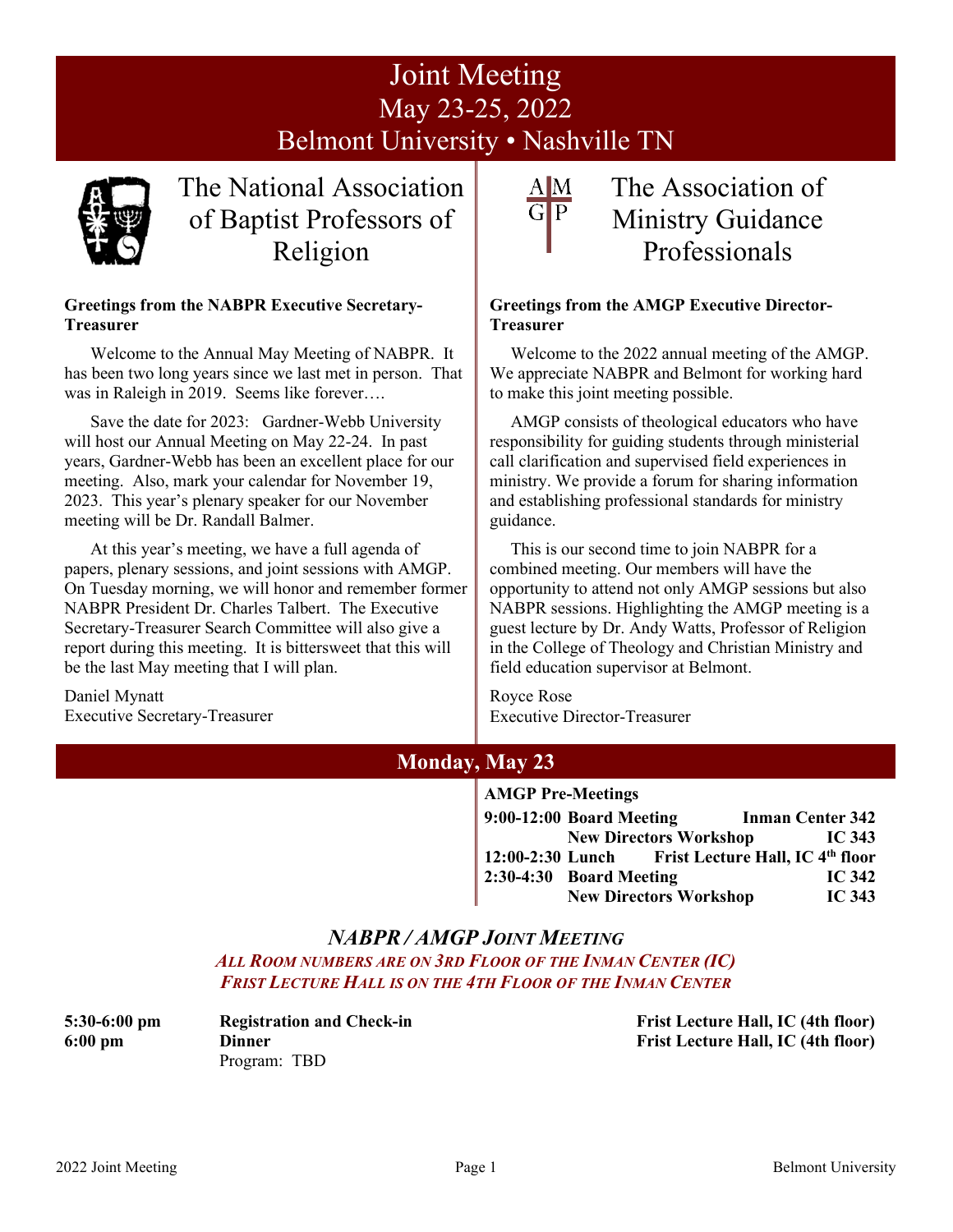| Tuesday, May 24  |                                                                                                                                                                                                                                                                                            |                                                                 |  |  |  |
|------------------|--------------------------------------------------------------------------------------------------------------------------------------------------------------------------------------------------------------------------------------------------------------------------------------------|-----------------------------------------------------------------|--|--|--|
| 8:00-8:30 am     | <b>Continental Breakfast</b>                                                                                                                                                                                                                                                               | Frist Lecture Hall, IC (4 <sup>th</sup> floor)                  |  |  |  |
| 8:30-10:15 am    | <b>Concurrent Session I</b>                                                                                                                                                                                                                                                                |                                                                 |  |  |  |
|                  | <b>Church History I</b><br><b>Presiding: Stephen Stookey, Wayland Baptist University</b>                                                                                                                                                                                                   | <b>IC 312</b>                                                   |  |  |  |
|                  | How the Catholic Church Defined the Nature, Role, and Purpose of Women in the Twentieth and Twenty-<br>first Centuries                                                                                                                                                                     | Joe Early, Campbellsville University                            |  |  |  |
|                  | Selling the Iron Cage: Bruce Barton and Mass Marketing of the Spirit of Capitalism                                                                                                                                                                                                         | Adam DJ Brett, Syracuse University                              |  |  |  |
|                  | <b>Theology I</b><br><b>Presiding: Andy Watts, Belmont University</b>                                                                                                                                                                                                                      | <b>IC 340</b>                                                   |  |  |  |
|                  | Where It All (Re)Starts: The Image of God, Created Sociality, and the Basis of "Our" Freedom                                                                                                                                                                                               | Jacob Alan Cook, Wake Forest University Divinity School         |  |  |  |
|                  | Civil Rites and Uncivil Bodies                                                                                                                                                                                                                                                             | Ryan Andrew Newson, Campbell University                         |  |  |  |
|                  | 'My Body, My Choice': Dissonant Deployments of Freedom in White Evangelical Christianity                                                                                                                                                                                                   | Kathryn H. House, Louisville Presbyterian Theological Seminary  |  |  |  |
|                  | <b>Baptist Studies I</b><br>Presiding: Carol Ann Vaughn Cross, Samford University                                                                                                                                                                                                          | <b>IC 341</b>                                                   |  |  |  |
|                  | L. R. Scarborough's Writings on Evangelism and the Holiness Roots of Southern Baptist<br>Denominationalism                                                                                                                                                                                 | Andrew C. Smith, Carson-Newman University                       |  |  |  |
|                  | The 'Pentecostal' Beginnings and Ecumenical Horizons of Early English Baptists                                                                                                                                                                                                             | Christopher Schelin, Starr King School of Ministry              |  |  |  |
|                  | The Columbus Roberts Department of Religion at Mercer 1964-2021                                                                                                                                                                                                                            | Brian J. Whitfield, Mercer University                           |  |  |  |
|                  | <b>Ministry Studies I</b><br><b>Presiding: Ben Craver, Wayland Baptist University</b>                                                                                                                                                                                                      | <b>IC 342</b>                                                   |  |  |  |
|                  | Decentralized Theological Education for a Post-Pandemic World                                                                                                                                                                                                                              | Twyla K. Hernández, Campbellsville University                   |  |  |  |
|                  | Developing Bi-Vocational Pastors for Kingdom Expansion                                                                                                                                                                                                                                     | Rod Earls, Liberty University School of Divinity                |  |  |  |
|                  | Global Missions Involvement for Churches in a Changing Missions Environment                                                                                                                                                                                                                | Dennis Horton, Baylor University                                |  |  |  |
| $10:30-11:45$ am | <b>Plenary Session I</b><br><b>Presiding: Alicia Myers, Campbell University</b>                                                                                                                                                                                                            | Frist Lecture Hall, IC (4 <sup>th</sup> floor)                  |  |  |  |
|                  | The Contributions of Charles H. Talbert to New Testament Scholarship and the Baptist Academy<br>Opening Remembrances: Mikeal Parsons, Baylor University<br>Panelists: Sharyn Dowd<br>Stan Harstine, Friends University<br>Jason Whitlark, Baylor University<br>Discussion and Remembrances |                                                                 |  |  |  |
|                  | 11:45 am-12:15 pm Association Business Meetings                                                                                                                                                                                                                                            |                                                                 |  |  |  |
|                  | <b>NABPR Business Session</b><br><b>AMGP Business Session</b>                                                                                                                                                                                                                              | Frist Lecture Hall, IC (4 <sup>th</sup> floor)<br><b>IC 342</b> |  |  |  |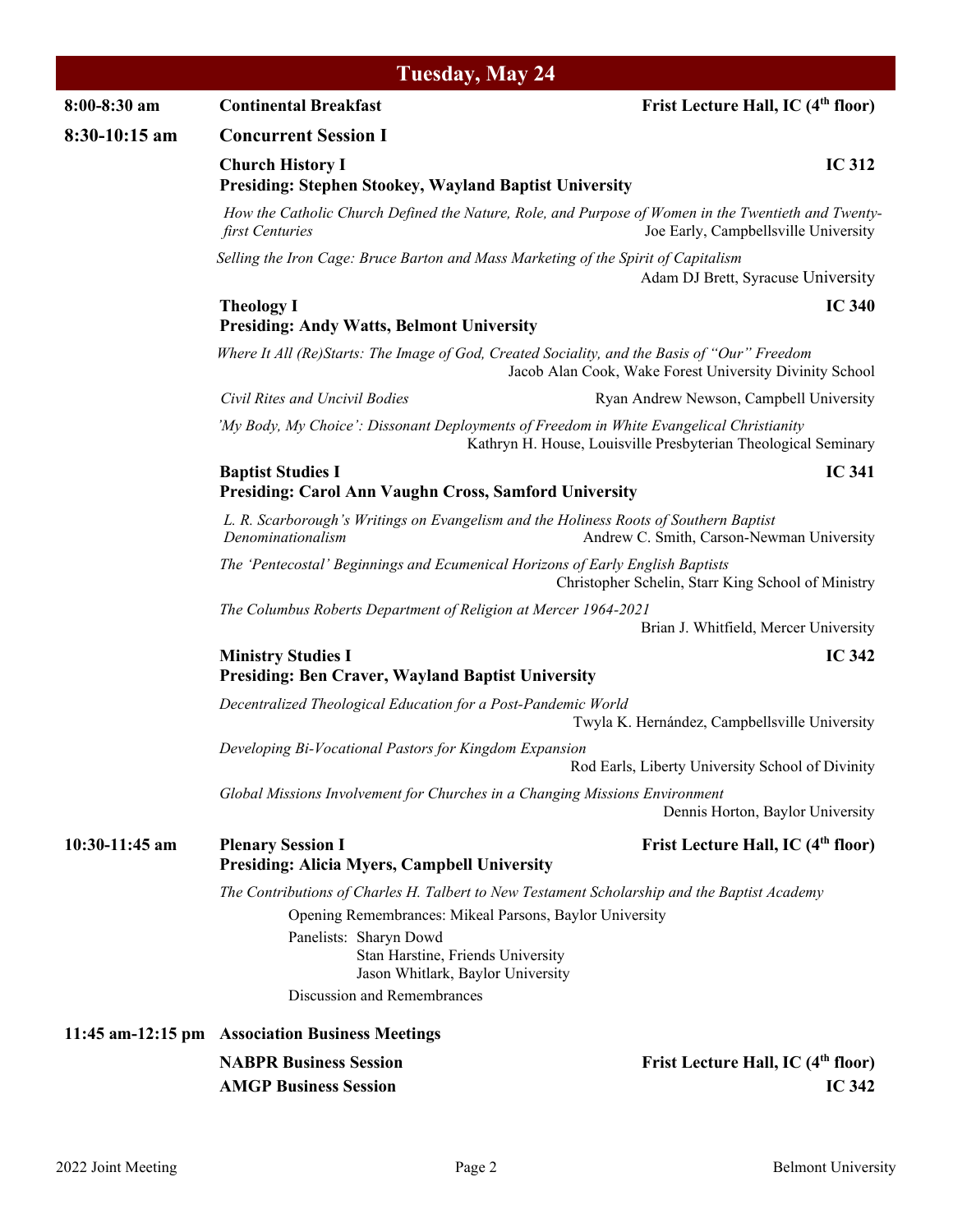|                                                                                                                                                                                     |                                                                                                                                                                                                                                                                                            | <b>Tuesday Afternoon</b>                                                                                                                                       |                                                                                                |  |  |  |
|-------------------------------------------------------------------------------------------------------------------------------------------------------------------------------------|--------------------------------------------------------------------------------------------------------------------------------------------------------------------------------------------------------------------------------------------------------------------------------------------|----------------------------------------------------------------------------------------------------------------------------------------------------------------|------------------------------------------------------------------------------------------------|--|--|--|
| $12:15-1:15$ pm                                                                                                                                                                     | Frist Lecture Hall, IC (4 <sup>th</sup> floor)<br>Lunch                                                                                                                                                                                                                                    |                                                                                                                                                                |                                                                                                |  |  |  |
| $1:30-3:15$ pm                                                                                                                                                                      | <b>Concurrent Session II</b>                                                                                                                                                                                                                                                               |                                                                                                                                                                |                                                                                                |  |  |  |
|                                                                                                                                                                                     | <b>IC 312</b><br><b>Old Testament I</b><br><b>Presiding: Cal Robertson, Gardner-Webb University</b>                                                                                                                                                                                        |                                                                                                                                                                |                                                                                                |  |  |  |
|                                                                                                                                                                                     | The Masorah: A Neglected Resource for Biblical Studies                                                                                                                                                                                                                                     |                                                                                                                                                                |                                                                                                |  |  |  |
|                                                                                                                                                                                     | Tim Crawford, University of Mary Hardin-Baylor<br>Analysis of an Unpublished Paper by Clyde T. Francisco                                                                                                                                                                                   |                                                                                                                                                                |                                                                                                |  |  |  |
|                                                                                                                                                                                     |                                                                                                                                                                                                                                                                                            |                                                                                                                                                                | Mike O'Neal, Campbellsville University                                                         |  |  |  |
|                                                                                                                                                                                     | <b>Baptist Studies II</b><br><b>TBA</b>                                                                                                                                                                                                                                                    |                                                                                                                                                                | <b>IC 340</b>                                                                                  |  |  |  |
| Baptist Identity and the Place of Political and Social Advocacy<br>Andrew Gardner, Hartford Institute for Religion Research                                                         |                                                                                                                                                                                                                                                                                            |                                                                                                                                                                |                                                                                                |  |  |  |
|                                                                                                                                                                                     | Self-Interest and White Supremacy: Southern Baptists' Original and Unwavering Pedagogical<br><b>Commitments</b><br>Jeremiah Chester, Fordham University                                                                                                                                    |                                                                                                                                                                |                                                                                                |  |  |  |
|                                                                                                                                                                                     | Troubled by Covenant and Christian Imperialism: A Cultural-Historical Account of Ann and Adoniram<br>Judsons' Change to the Baptists in 1812<br>Laura R. Levens, Baptist Seminary of Kentucky<br><b>IC 341</b><br><b>Pedagogy I</b><br><b>Presiding: Eric Holleyman, Baylor University</b> |                                                                                                                                                                |                                                                                                |  |  |  |
|                                                                                                                                                                                     |                                                                                                                                                                                                                                                                                            |                                                                                                                                                                |                                                                                                |  |  |  |
|                                                                                                                                                                                     | Baptist Women in Ministry: The Ongoing Struggle of the Stained-Glass Ceiling<br>Mandy McMichael, Baylor University                                                                                                                                                                         |                                                                                                                                                                |                                                                                                |  |  |  |
|                                                                                                                                                                                     | Native American Studies and the Discovery of a New World                                                                                                                                                                                                                                   |                                                                                                                                                                | Helen Lee Turner, Furman University                                                            |  |  |  |
| $3:30-5:00$ pm                                                                                                                                                                      | <b>NABPR and AMGP Separate Sessions</b>                                                                                                                                                                                                                                                    |                                                                                                                                                                |                                                                                                |  |  |  |
| <b>NABPR Plenary II</b>                                                                                                                                                             | <b>Frist Lecture Hall, IC</b><br><b>Presiding: Mikeal Parsons, Baylor University</b>                                                                                                                                                                                                       |                                                                                                                                                                | <b>IC 342</b><br><b>AMGP Guest Lecture</b><br><b>Presiding: Jim Motes, Anderson University</b> |  |  |  |
|                                                                                                                                                                                     | <b>Panel review</b> of João Chaves, <i>The Global Mission of</i>                                                                                                                                                                                                                           |                                                                                                                                                                | Lecture: Field Education                                                                       |  |  |  |
| Press, 2022                                                                                                                                                                         | the Jim Crow South, Perspectives on Baptist<br>Identities Monograph Series, Mercer University                                                                                                                                                                                              | <b>Speaker:</b> Andy Watts, Professor of Religion in the<br>College of Theology and Christian Ministry at                                                      |                                                                                                |  |  |  |
| <b>Panelists:</b><br>James P. Byrd, Vanderbilt University<br>Robyn Henderson-Espinosa, Duke Divinity School<br>Doug Weaver, Baylor University<br>Mandy McMichael, Baylor University |                                                                                                                                                                                                                                                                                            | Belmont University. In addition to teaching<br>responsibilities in religion and social ethics, he<br>serves as the Field Education advisor for the<br>college. |                                                                                                |  |  |  |
| Seminary, response                                                                                                                                                                  | João Chaves, HTI at Princeton Theological                                                                                                                                                                                                                                                  |                                                                                                                                                                |                                                                                                |  |  |  |
|                                                                                                                                                                                     |                                                                                                                                                                                                                                                                                            | <b>Tuesday Evening</b>                                                                                                                                         |                                                                                                |  |  |  |
|                                                                                                                                                                                     | <b>NABPR Free Time and Dinner on your own.</b>                                                                                                                                                                                                                                             | 6:30 pm                                                                                                                                                        | <b>AMGP Annual Dinner</b>                                                                      |  |  |  |
|                                                                                                                                                                                     |                                                                                                                                                                                                                                                                                            |                                                                                                                                                                | Amerigo Italian Restaurant<br>1920 West End Ave., Nashville TN 37203                           |  |  |  |